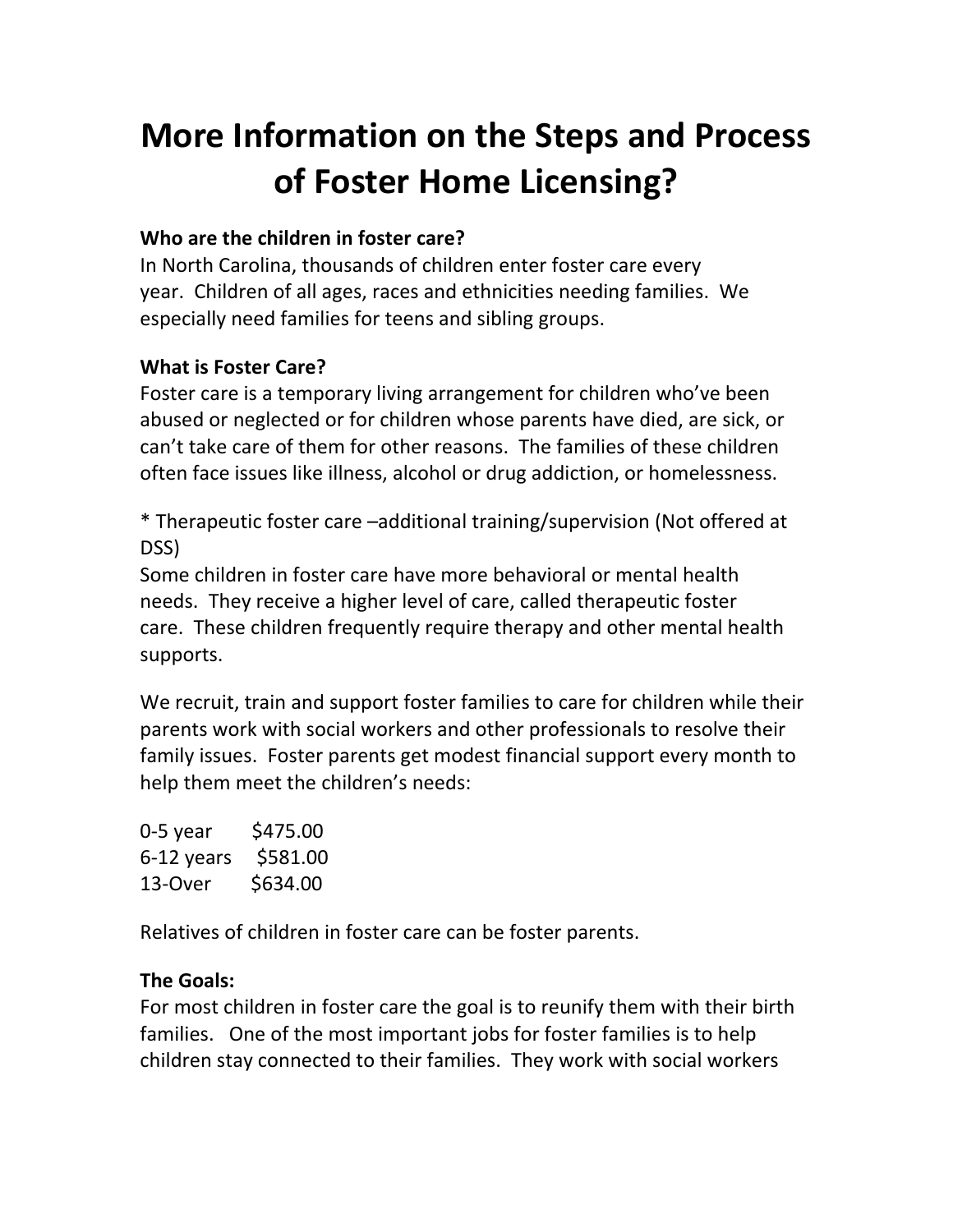and the birth family so that children can go home as quickly as possible. In North Carolina we call this shared parenting.

If children aren't able to return home and do become eligible for adoption, foster parents are sometimes considered as adoptive parents.

#### **How to Foster and Adopt a Child**

#### **Eligibility**

*Children in foster care need a safe, stable family that meets their needs. Because of this, foster parents have to meet certain requirements. You might be surprised what some of those requirements are.*

#### *Agency Requirements*

**Age:** Applicants must be at least 21 years of age to be considered for licensure

**Marital Status:** Applicant may be single, married, widowed or divorced

**Education:** Applicant must have a high school diploma or show the ability to read and write

**Income:** Applicant must have adequate income to financially support their own family without relying on the foster child's monthly board payment (which is designed to cover the essentials of room and board for the foster child). *You cannot include Unemployment or Financial Aid as* **monthly income** *\*you will be asked to verify income*

**Background Checks:** A criminal records check and Department of Corrections check is completed on each household member over the age of 17 years of age and biannually thereafter. Anyone over the age of seventeen years old must be fingerprinted.

**Housing for Child/Children:** Each foster child must have their own bed and storage space for clothing. The room cannot be a dual purpose room. A foster home cannot have more than five children in residence which includes a foster parent's own children, and daycare children and the foster children.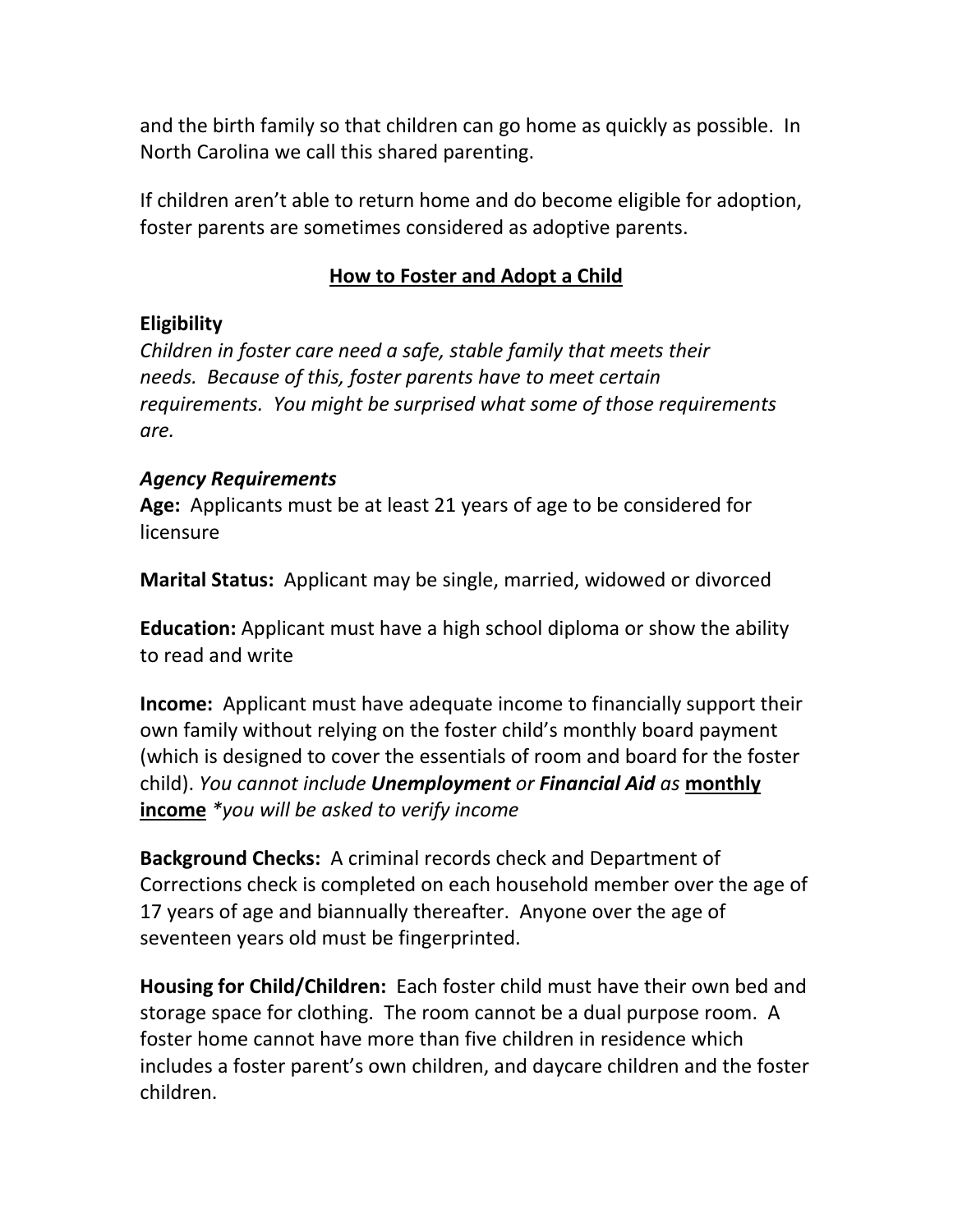**Transportation and Feasible work Schedule:** Foster Parent must have and maintain reliable transportation as attendance to and from various appointments is an essential task to meet the needs of a foster child. An applicant's work schedule needs to have some flexibility in order to allow the foster parent to effectively meet the foster child's needs.

**Working Home Phone:** Must have one phone \*Other than a cell phone – that stays in the home at all times.

**Responsible Individual Check (RIL):** Must not have abused/neglected a child

**Reference:** References are required who can attest to moral character and parenting skills of each applicant. Must provide excellent references

**Medical Clearance:** Must be certified by Dr. to be physically and mentally able to provide foster care.

### **Steps towards becoming a licensed foster parent**

Everyone who becomes a foster parent in North Carolina has a series of steps they need to take.

- Inquire about becoming a foster parent
- Orientation
- Background Check
- Training (30 Hour MAPP Training)
- Fingerprints
- At least 3 references (Names including employers)
- Fire Inspection of the home
- Environmental Inspection of the home, looking at safety issues
- Family interviews w/several home and office visits Mutual Home Assessment (MHA)
- Licensing Application
- Licensing Decision
- CPR, First Aid, Universal Precautions Training

*License must be renewed every two years Each Applicant Must have 20 hours of training every two years.*